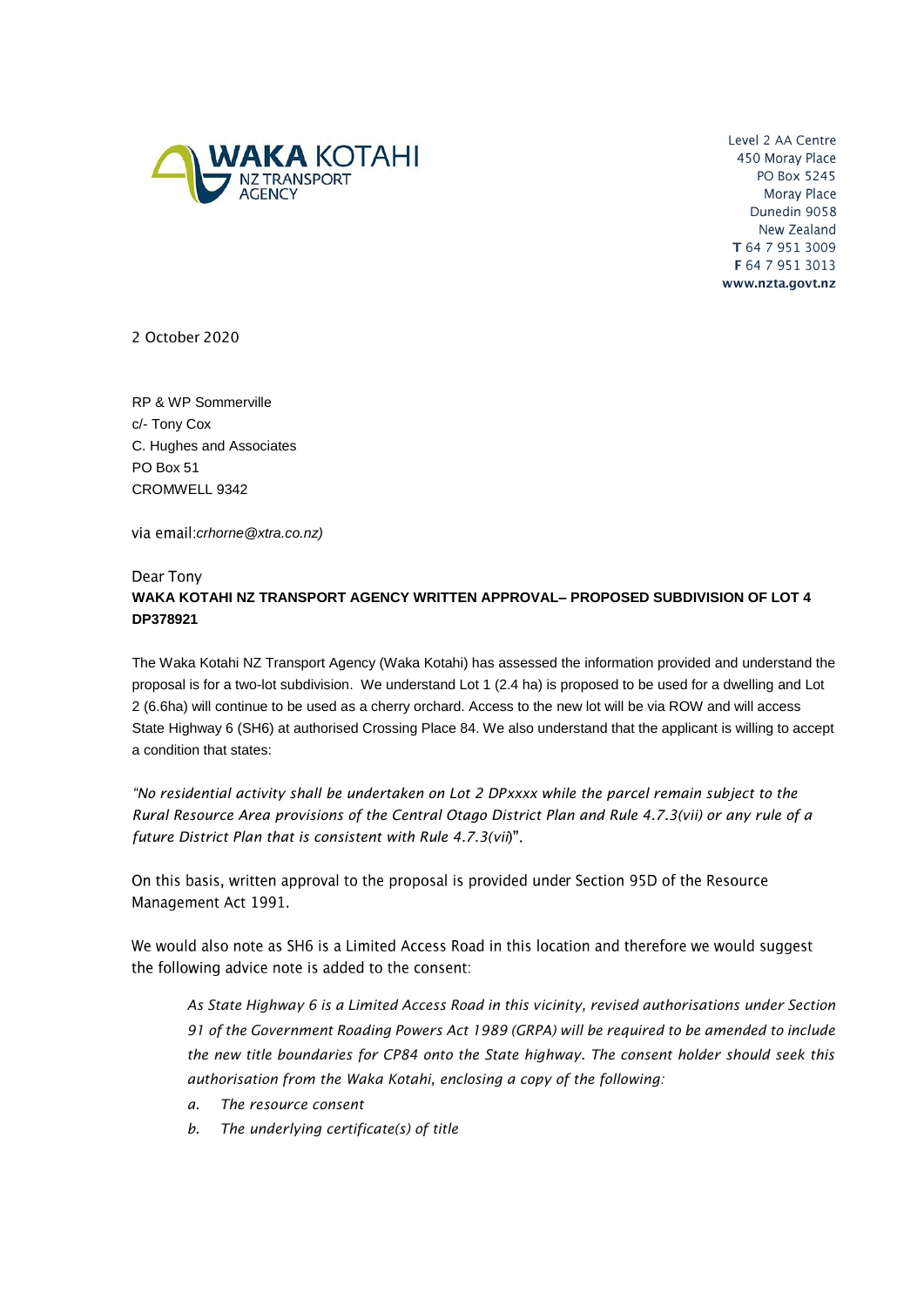Yours sincerely

para p.p.

Alan Catchpole Alan Catchpole / Principal Planner – Consents and Approvals, M 0274350410 E [alan.Catchpole@nzta.govt.nz](mailto:alan.Catchpole@nzta.govt.nz) / W nzta.govt.nz

Tauranga Office / Level 3 Harrington House, 32 Harington Street, PO Box 13 – 055, Tauranga 3141, New Zealand.

Pursuant to authority delegated by NZ Transport Agency